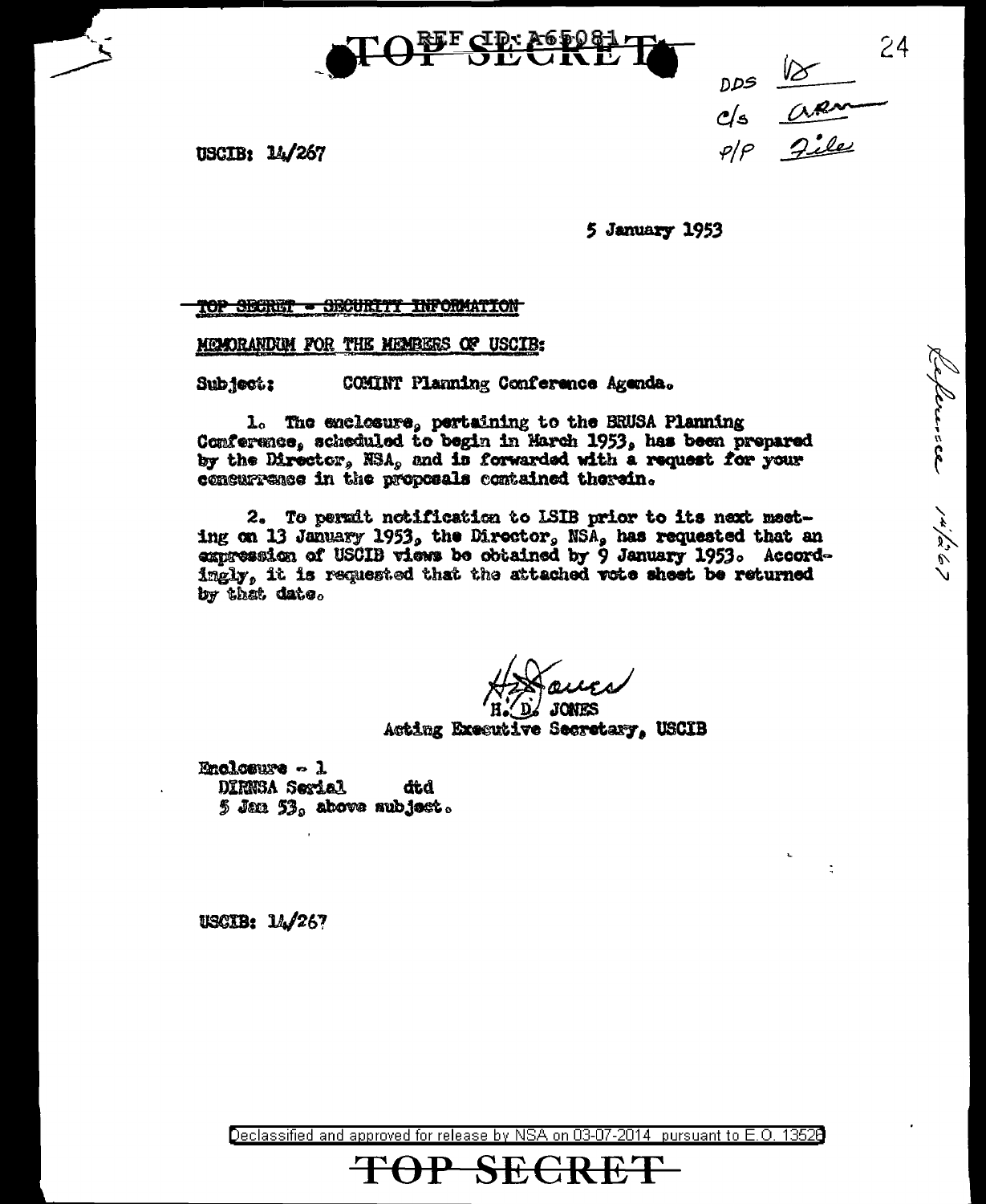

<del>91274761</del>

Serial: 00013 5 January 1953

## TOP SECRET - SECURITY INFORMATION

MERORANDUM FOR THE ACTING EXECUTIVE SECRETARY. USCIB

SUBJECT: COMINT Planning Conference Agenda

1. On 20 November a tentative agenda for BRUSA Planning Conference was transmitted to SUSIO for Director. GCHQ. On 2 December, SUSIO informed Director, NSA, that ISIB approval would be sought for acceptance of the items on the proposed agenda and transmitted informal views of the Director. GCHQ. concerning suggested changes in that agenda.

2. These changes were:

a. Opening of conference. 2 March 1953.

b. Unless Director, NSA, objected, to delete Item  $3/EC$  3.3(h)(2) (Communications). PL 86-36/50 USC 3605

d. Extend Item 7(b) (BRUSA Collaboration Problems) to include principles of wartime dissemination from combined agencies and to discuss, generally, arrangements.

To invite Canada to a tripartite discussion, upon **G.** conclusion US/UK conference. on Items 5(b) 6(ь)Г and 7(d) (Collaboration with Commonwealth Countries).

3. On 12 December, SUSLO was informed that Director, NSA, subject to USCIB approval, was inclined to agree to changes a, c. d, and e, above. Additionally, Director, NSA, requested informal views of Director, GCHQ, concerning inclusion Item 1 (Revision of Appendix  $B$  - Security) of the conference agenda to the agenda for discussion at tripartite conferences with Canada and stated that he preferred not to drop Item 3 (Communications) because communications are involved in other items on the Agenda. On this same date, Mrector, NSA, was informed by SUSIO that ISIB had approved the tentative agenda, subject to the changes proposed by Director, CCHQ.

TOP SECRET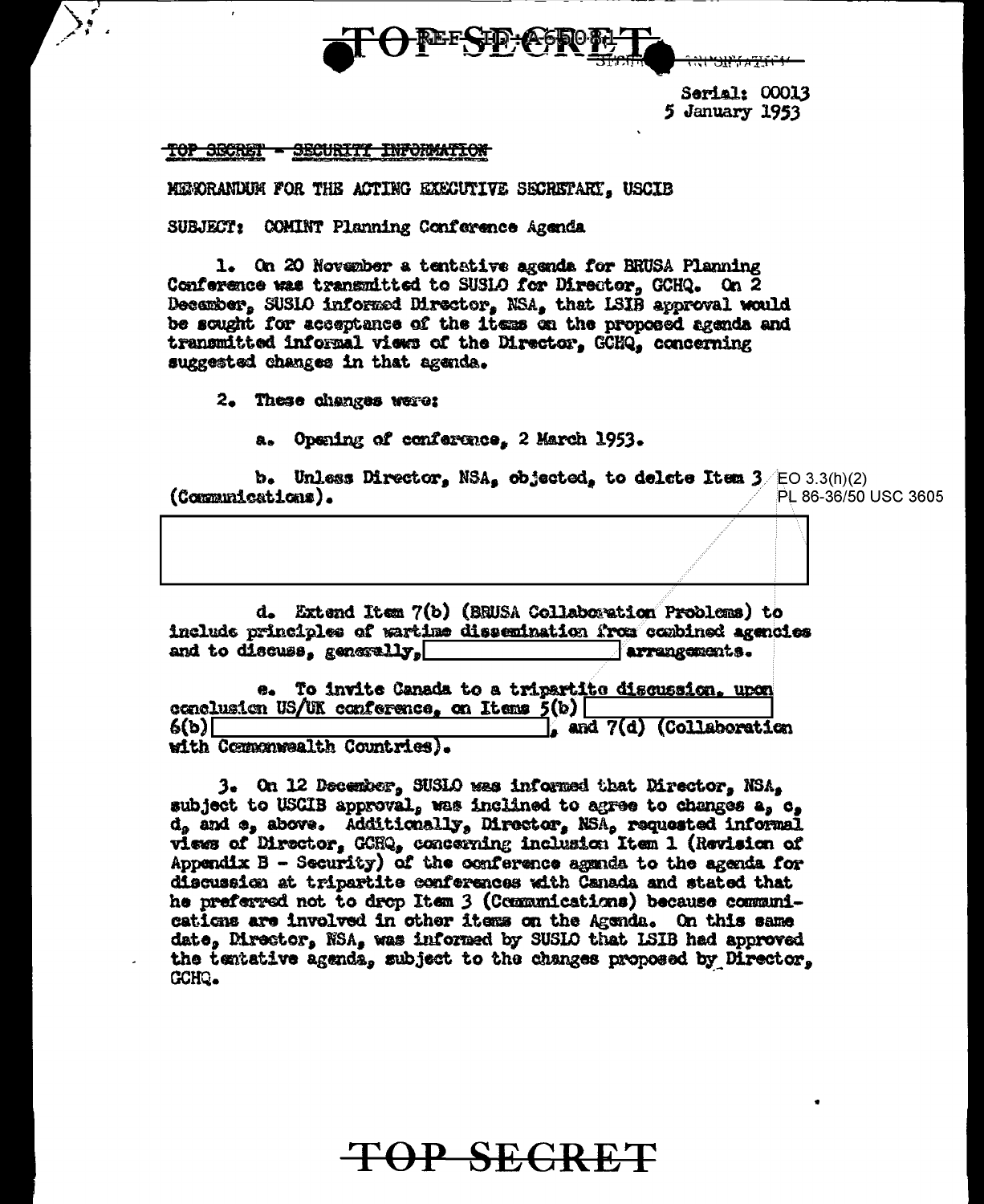

e. Proposed that"in presenting the suggested tripartite conference agenda to the Canadians, to reword Item  $7(d)$  in the following form: 'To consider the implementation in respect of Canada of paragraphs 11 to 16 inclusive of Appendix Q to the BRUSA SIGINT Agreement'. This particular wording has been agreed in discussions between U.K. and Canadian authorities, and U.K. has already promised Canada to propose it to U.S. as item for discussion at a tripartite conference."

tinue with the arrangement/

discussion between USCIB and LSIB only, it is preferable to maintain that principle and to con-

5. The Director, NSA, has concurred in the rewording of Item  $7(d)$ , as above, and has informed Director, GCHQ, that subject to USCIB approval, the other British proposals would be agreeable. The Director, NSA, now proposes to extend to Canada a formal invitation to participate

<del>TOP SECRE</del>